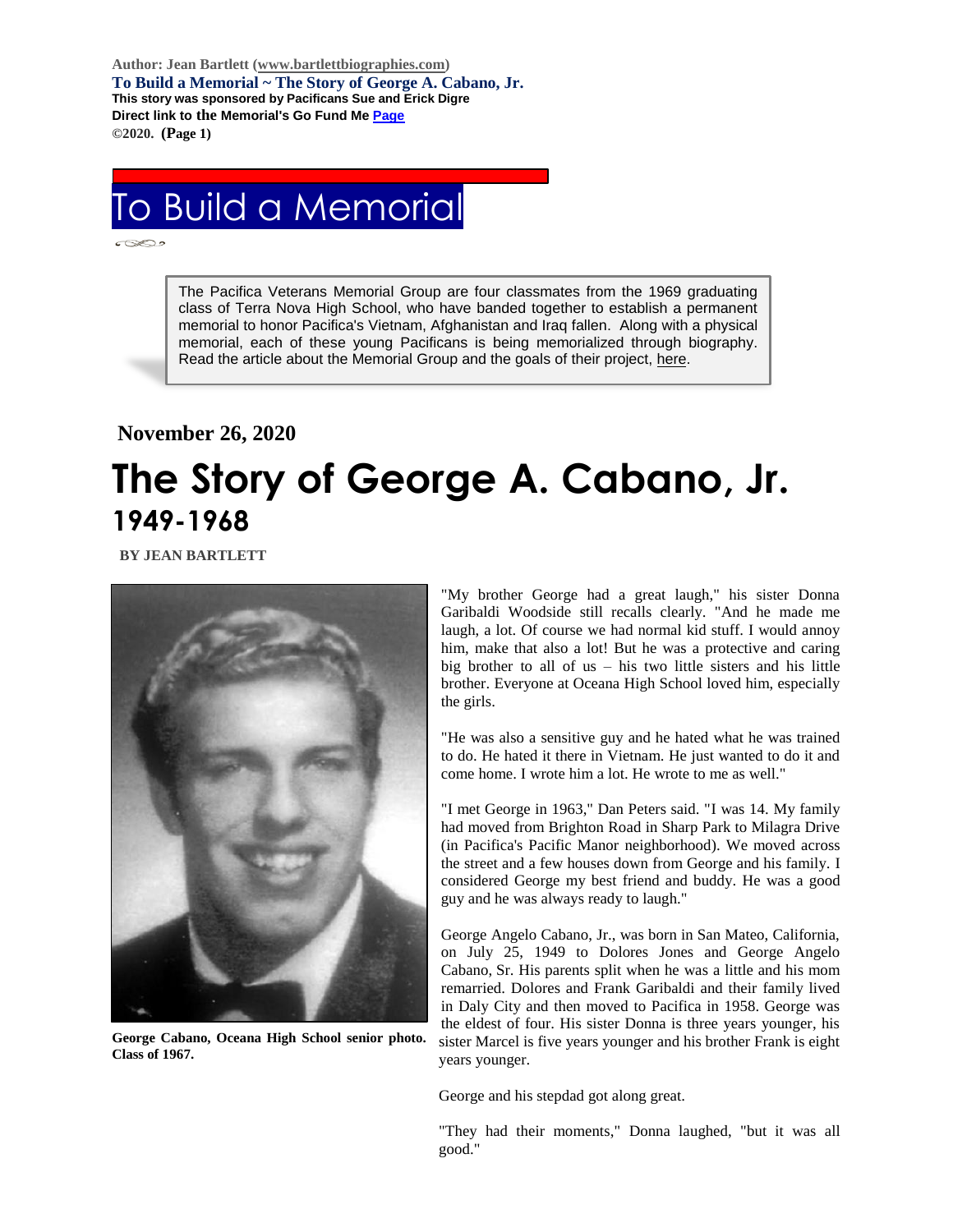**Author: Jean Bartlett [\(www.bartlettbiographies.com\)](http://www.bartlettbiographies.com/) To Build a Memorial ~ The Story of George A. Cabano, Jr. This story was sponsored by Pacificans Sue and Erick Digre Direct link to the Memorial's Go Fund M[e Page](https://www.gofundme.com/f/uyf8r-25000?utm_source=customer&utm_medium=copy_link-tip&utm_campaign=p_cp+share-sheet) ©2020. (Page 2)**

Frank worked at Pacific Bell as an inspector repairman, managing the fleet of trucks that the workers used.

"Dad also worked at the Union Oil Station on Hillside Blvd. in Daly City," Donna said, "back when gas stations had mechanics. Mom worked at many different car dealerships, in the DMV part of it."

On Wednesday, October 9, 1968, the *Pacifica Tribune* ran a front-page story on George. In it, publisher/editor Bill Drake wrote about George's childhood.

"He was the kid who used to play baseball in the middle of Milagra Drive, mow the lawn and run errands for his mom. He's the one who went on camping trips with Troop 29, Boy Scouts of America, and came home 'dirty but so happy.' He's the one who used to carry a flag for Frank Bedford's blue-and-white Pacifica Sweethearts marching group.

"He's one of the ones who trooped to Pacific Manor School and rode the big yellow bus to Sharp Park School. He's one of those you didn't hear about being in trouble; he wasn't a statistic in the juvenile crime report.



**George and Santa. Circa 1954.**

George and Dan were Boy Scouts together in Troop 29. After both achieved the rank of Life Scout, the two friends and Oceana High School classmates transferred to Explorer Scouts at around age 16-17.

"Besides hiking and camping with the Boy Scouts and Explorer Scouts, George and I spent a lot of time hiking in the Milagra canyon/creek areas. We also explored the deserted pillboxes from WWII on the hills."

Prior to the U.S. entrance into the Second World War, these Army "pillbox" stations were furnished with radar equipment, high-powered telescopes, telephone connections and plotting rooms. Gun batteries were at the ready for coastal protection.

George, like his stepdad, had a big interest in cars.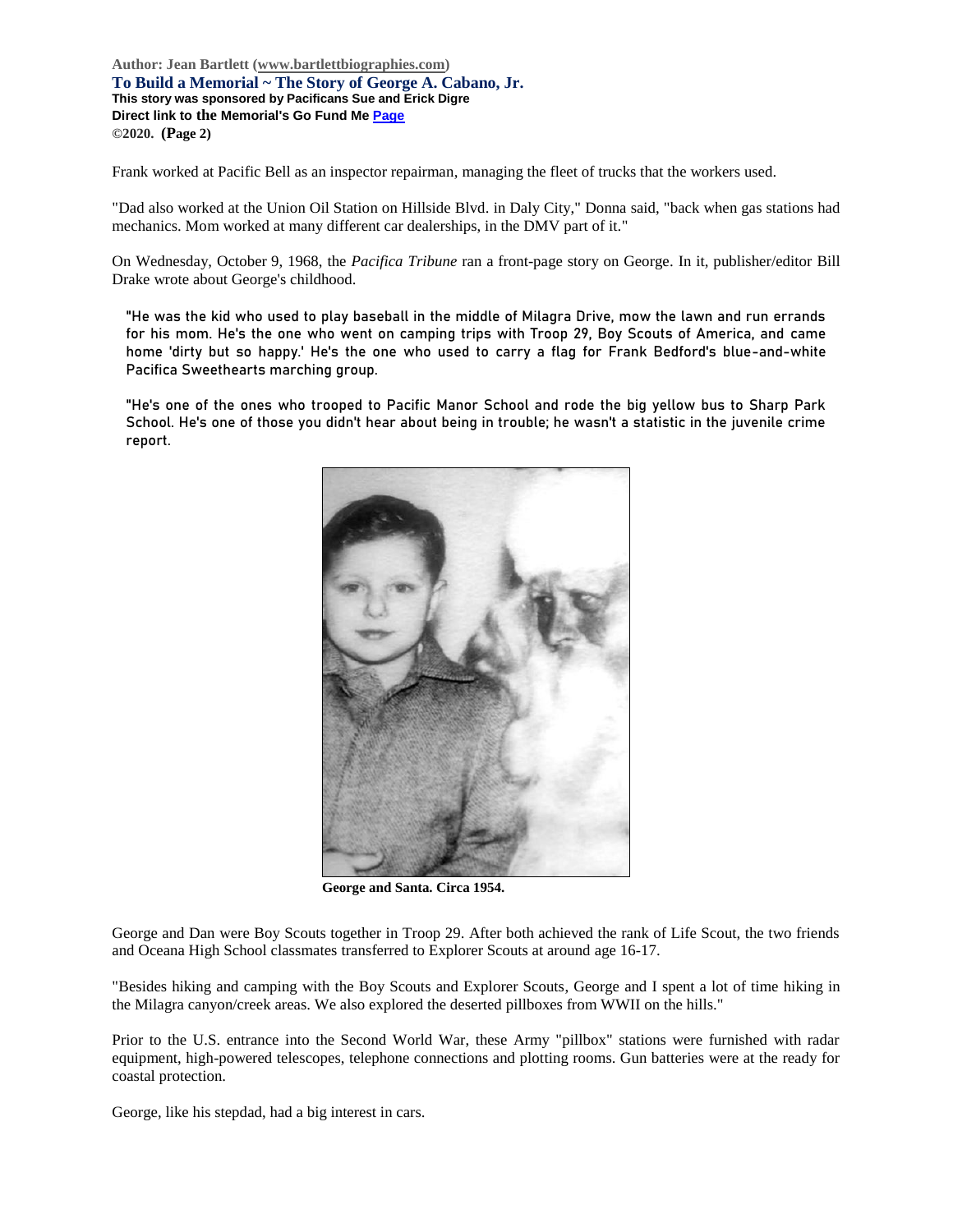**Author: Jean Bartlett [\(www.bartlettbiographies.com\)](http://www.bartlettbiographies.com/) To Build a Memorial ~ The Story of George A. Cabano, Jr. This story was sponsored by Pacificans Sue and Erick Digre Direct link to the Memorial's Go Fund M[e Page](https://www.gofundme.com/f/uyf8r-25000?utm_source=customer&utm_medium=copy_link-tip&utm_campaign=p_cp+share-sheet) ©2020. (Page 3)**



**George, sophomore year, Oceana High School.**

"We used to help, watch, Frank tinker with the race cars and with the assortment of older hot rods in his garage," Dan recalled. "I think there was a 1939 Ford Coupe that George worked on that was to be his when he got out of the service. I know his dad kept it for years after, but never finished it."

"One of the big things we used to do as a family was go to the Vallejo Auto Race Track (Vallejo Speedway) on Saturday nights," Donna said. "Dan often joined us. And I remember at one point, George got himself a Mercury Cougar. It was gold."

"I remember that car," Dan said, "I'm not sure where George got it, maybe from his dad or possibly from another neighbor, Jim Soto. I got my first car from Jim, a 1938 Buick Special. George did help me work on the Buick and we double dated in it our senior year. George was always happy he and his girlfriend got the huge backseat. It was a serious relationship and I can tell you that George didn't believe in pre-marital sex. He was saving that for when they got married. At least, not in my backseat…!"

"George and I also used to go to the slot car racing track in Pacific Manor," Dan went on to say. "It was next to Bank of America. Both of us built slot cars and raced them there."

George played football all four years at Oceana and his coach, Jesse Jones, said he never missed a day of practice in any of those four years.

"His number was 66," Dan said. "He played defensive center. I remember he was good at it and he really enjoyed the game. He told me he liked to knock people down!"

Dan said that George liked to draw. He did pencil drawings of cars and excelled at Oceana's mechanical drawing class. He also noted that George was always hungry.

"When we got home from school, George would get the box of corn starch and sugar out of the cupboard, mix them up, and cook his version of pudding. Sometimes he would mix in a piece of a Hershey chocolate bar for flavor. Years later I mentioned that to his mom and she had a good laugh because she said she always wondered where the corn starch went. It was our secret."

George's favorite go-to meal was a hamburger, fries and a shake, repeat.

During high school, George worked at Chubby's in Sharp Park.

"Chubby's was at the corner of Francisco and Santa Maria," Dan said. "The building is still there. It's where El Toro Loco is now." (El Toro Loco serves Mexican, Peruvian and Latin American home-style food.)

"I think George worked as a busboy, cleaned dishes. I remember he didn't like the boss, Chubby, but was happy that he got all the fries and hamburgers for free."

"When George left and joined the Marines, I started working at Chubby's," Donna recalled with a smile. "That's about the time when The Turtles came out with their song 'Happy Together.' That was George's favorite song."

George's mom told the *Tribune* in 1968, that George had registered at Lassen Community College in Susanville, California. He wanted to be a forester, she said. "He just loved the outdoors so much."

But then, a month after graduation from Oceana in 1967, George enlisted in the Marines.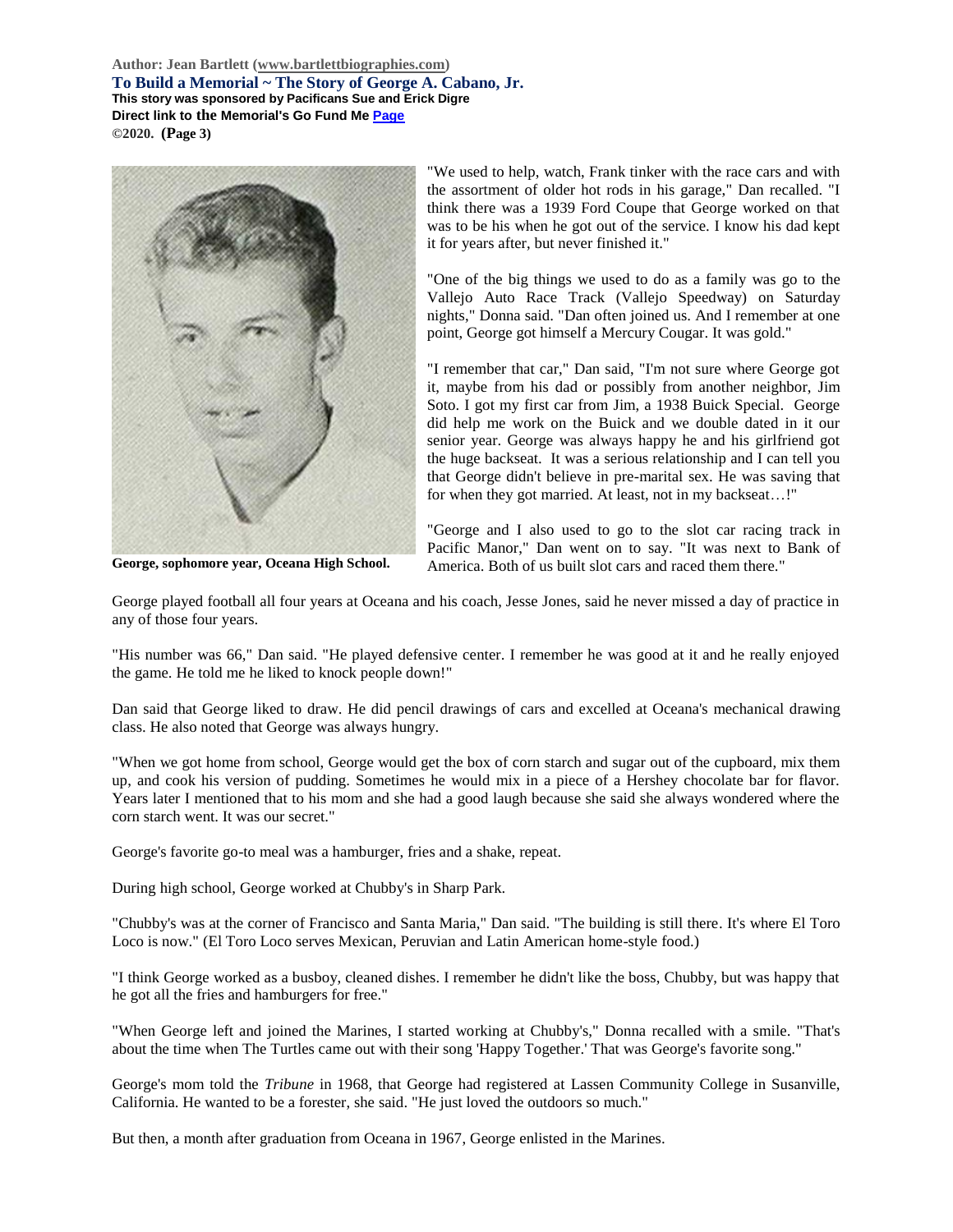**Author: Jean Bartlett [\(www.bartlettbiographies.com\)](http://www.bartlettbiographies.com/) To Build a Memorial ~ The Story of George A. Cabano, Jr. This story was sponsored by Pacificans Sue and Erick Digre Direct link to the Memorial's Go Fund M[e Page](https://www.gofundme.com/f/uyf8r-25000?utm_source=customer&utm_medium=copy_link-tip&utm_campaign=p_cp+share-sheet) ©2020. (Page 4)**

"George decided he wanted to do his part for his country and wanted to be the best, 'The Few, The Proud,' which is why he joined the Marines," Dan said. "He was very excited about being a Marine, not so much excited about going to Vietnam."

A last camping trip was planned.

"We went to the upper Sierras, east of Long Barn, 'we' being: Mike Ross, Ed Talbot, George and me. George had already joined the Marines and we knew this would be the last time we went camping as a team. It was hot and dry. George forgot to bring a canteen for water and kept bugging the rest of us to share ours. We gave him a bad time about forgetting something so important and that he better not do that in the USMC. A few miles later, we passed a group that was going home and George talked one of them out of their water jug, convincing them they didn't need it for the downhill trip. We all had a good laugh at that."



**Camping buddies, l to r: Mike Ross, George, Ed Talbot and Dan, 1967.**

George's Marine Corps Base Camp was Camp Pendleton in San Diego County, California.

"Our folks went to his Marine Corps graduation ceremony," Donna said. "I know they were worried about his going to Vietnam."

"I remember when he came home after boot camp, we wrestled on his lawn," Dan said. "He showed me all the moves and tricks he learned for hand-to-hand combat. I was impressed. He tossed me rather hard a few times."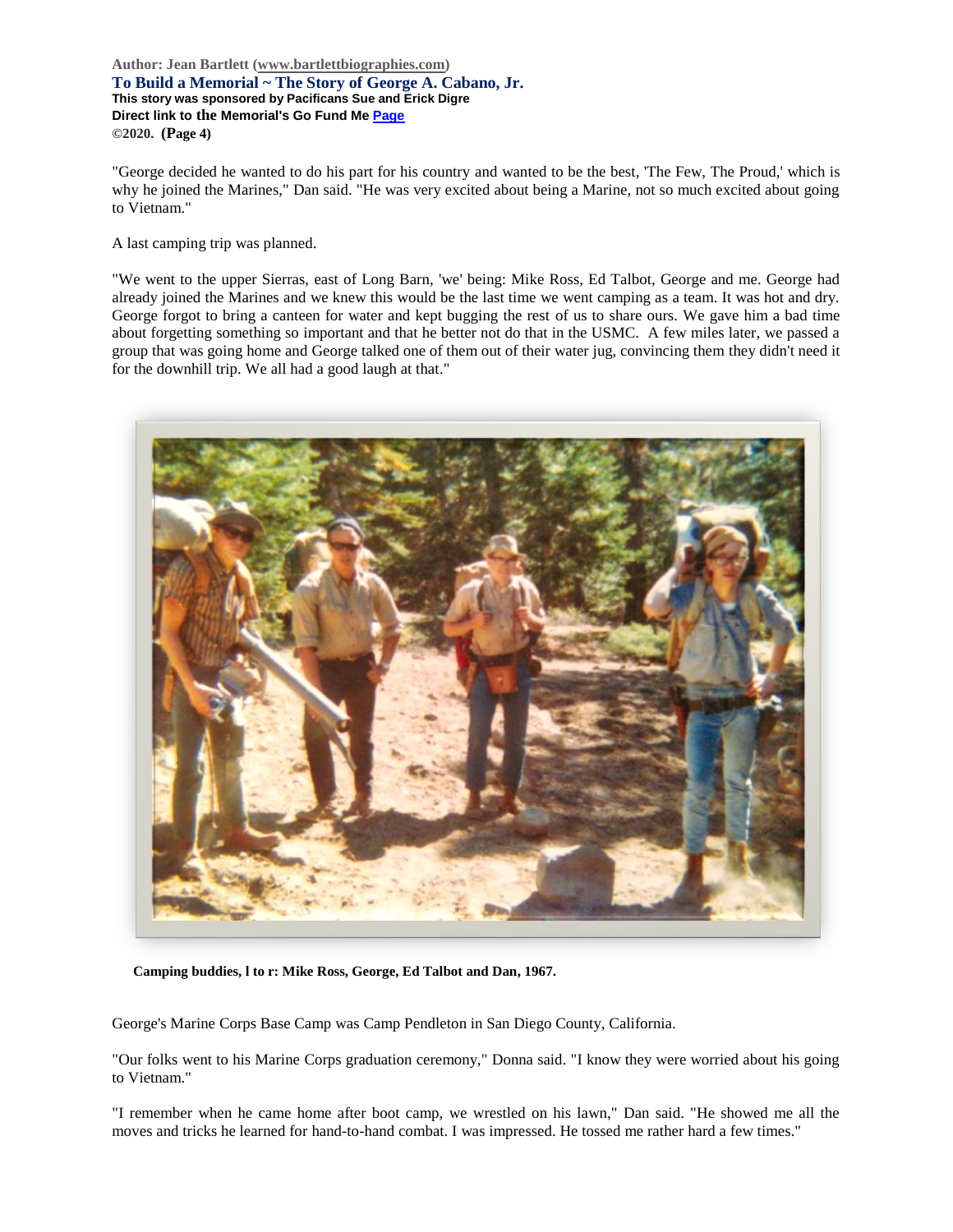**Author: Jean Bartlett [\(www.bartlettbiographies.com\)](http://www.bartlettbiographies.com/) To Build a Memorial ~ The Story of George A. Cabano, Jr. This story was sponsored by Pacificans Sue and Erick Digre Direct link to the Memorial's Go Fund M[e Page](https://www.gofundme.com/f/uyf8r-25000?utm_source=customer&utm_medium=copy_link-tip&utm_campaign=p_cp+share-sheet) ©2020. (Page 5)**

George served with the 3rd Marine Division, 2nd Battalion, 26th Marine Regiment, G Company. His specialty was Infantry Assaultman. He began his tour in Vietnam on January 7, 1968.

"George was a good letter writer," Dan said. "He thought the War was messed up. He was looking forward to getting home in one piece. He would always write 'FREE' where the stamp would go on the envelope.

"He didn't like the heat and the dirt. He did get jungle rot. His family sent socks and foot powder to him. They also sent him chocolate bars. He didn't like the food, except when they were sent behind lines for rest. I remember he said he got to eat all the steak he wanted when he was at rest areas."



George sent money home regularly from Vietnam to his stepdad. It was for a down payment on a Firebird, a white one.

"George came home on leave in June of 1968," Donna said. "He was supposed to be in Hawaii but came home instead. Not sure how that came about. He did come home with jungle rot on his arm. He had band aids on it and I remember thinking it was gross. But we had a great week with him, laughing and just talking and being together as a family. That was the last time we saw him."

In the late summer or early fall of 1968, George wrote his mom that his infantry outfit was in maneuvers. They would be practicing amphibious landings from aboard the Princeton. His mom relaxed a little when she read that. Maneuvers were not battles.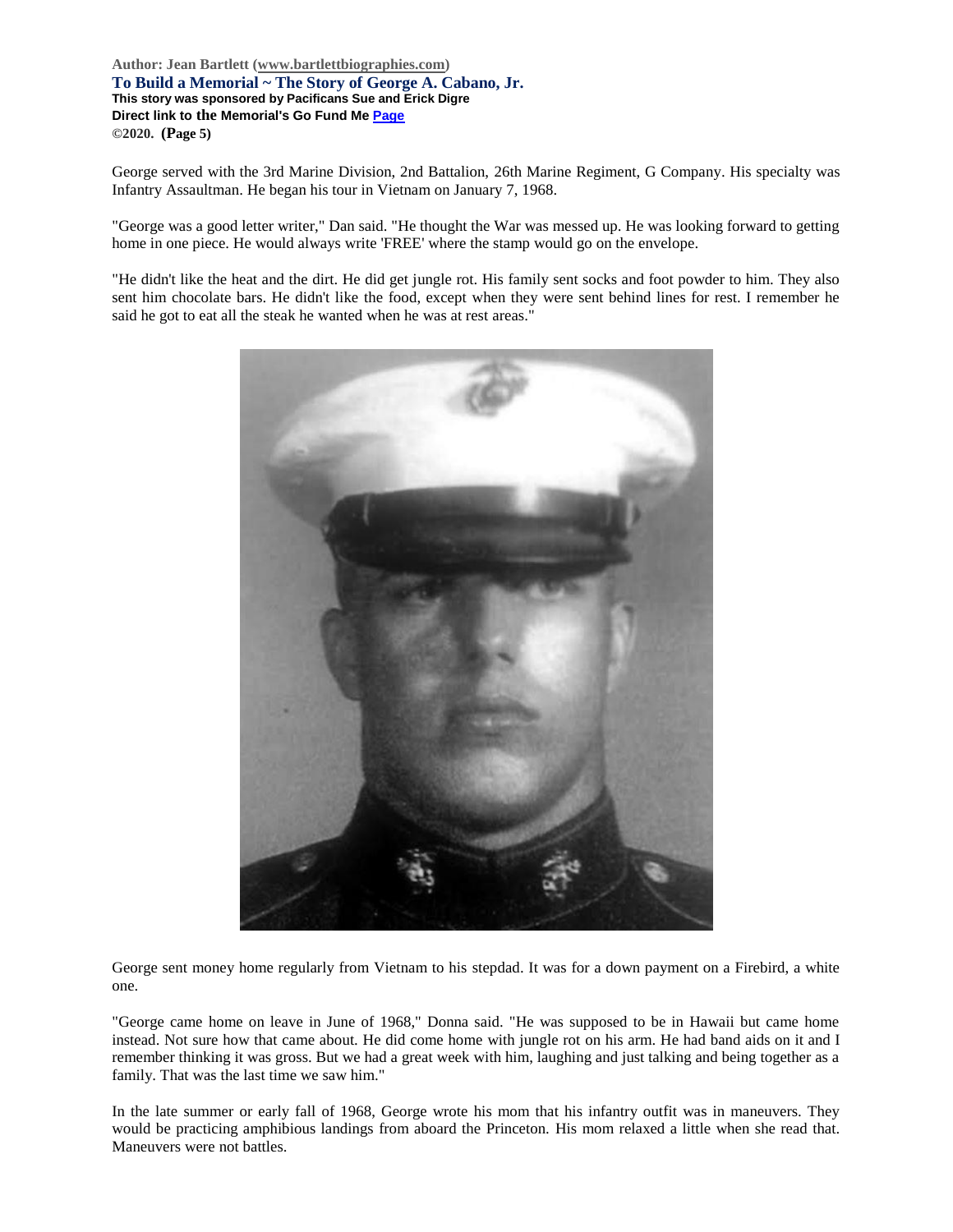**Author: Jean Bartlett [\(www.bartlettbiographies.com\)](http://www.bartlettbiographies.com/) To Build a Memorial ~ The Story of George A. Cabano, Jr. This story was sponsored by Pacificans Sue and Erick Digre Direct link to the Memorial's Go Fund M[e Page](https://www.gofundme.com/f/uyf8r-25000?utm_source=customer&utm_medium=copy_link-tip&utm_campaign=p_cp+share-sheet) ©2020. (Page 6)**

The fifth USS Princeton (CV-37), an aircraft carrier, provided amphibious assault carrier services in Vietnam, in 1968, for operations "Fortress Attack" III and IV, "Proud Hunter," "Swift Pursuit," and "Eager Hunter."

George was killed on Thursday, October 3, 1968 in Quảng Trị Province, South Vietnam. October 3rd was also Frank's birthday. The *Tribune* reported that three Marine officers arrived at George's family home on Milagra to break the news. The *Tribune* also reported that "neither the Marine officers nor the telegram which arrived explained just how he died except the gunshots were from 'hostile rifle fire during an operation.' His body, the officers said, was aboard the Princeton."

"We were all home except for Mom," Donna said. "She had to work late. The Marines took Dad aside and only told him. When the Marines left, Dad told us. When Mom came home shortly after, we were all crying. Mom knew immediately what had happened and let out a scream that I will never forget and fell to her knees sobbing.

"Dad was the strong one for all of us. Mom was a mess. She was prone to migraines so she was in her room for weeks. It took a very long time to sort of become a normal family again. Actually it was never that normal again. This changed our whole family dynamic – from the large family of six to a small family of five."

"I remember exactly when I found out," Dan sighed. "My girlfriend and I had gone to see Stanley Kubrick's *'2001: A Space Odyssey*.' We drove home and parked in my driveway and sat there a few minutes. My grandmother, who lived with us, came out and knocked on the window of the car. She told us and we both started crying. All that ran through my brain was the final scene in the movie where the embryo floats off into space. I still think of that today."

"All I still know about George's death is that he and the group of Marines he was with were ambushed," Donna said. "Out of 10 guys, only two survived.

"I was 16 and going to Oceana when it happened. I was trying to be strong. None of us kids missed much school. But it was awkward to go to school. I recall the kids at school talking about me being at school so soon after George's death. 'None of their business,' I remember thinking.

Before George's funeral, the *Tribune* interviewed one of George's buddies, not named in that October 9 story.

"George talked frankly about a 'man's chance in Vietnam.' He said, 'Well, if you get it, you get it,' and he just kidded around about it. 'The only way you can go on in Vietnam,' George said, 'was to go on believing you won't get killed.'"

Dan Peters also talked to the *Tribune*. He had a letter ready to mail to George about the car he'd been working on. George had asked to see photos. Dan told the *Tribune* that George's last letter to him was mostly devoted to what George called a "groovy protest poem," which he said he'd found in a book called "*Listen to the Warm*." "If you can find it, Dan, buy it, it's out of sight."

Fifty-two years ago, Dan brought that letter down to the *Tribune* because, he said, "I hope it will show you and the people of Pacifica how George felt about the protest movement." The *Tribune* printed it.

The poem George quoted, in his own handwriting, was by Rod McKuen: "*Methinks Thou Doth Protest Too Muc*h," and it reads:

*"Look at them kids in their back yards Playin' with matches, burning draft cards. Look at them cats called Sonny and Cher, Two of three million of 'em, all of that hair. Look at them types on motorcycle bikes Roaring through the neighborhood scarin' little tykes. Hell's little angels dressed in blue; tattoos say, "Mother, I love you.' Oh the time, the trials and the troubles are such, Methinks, thou doth protest too much.*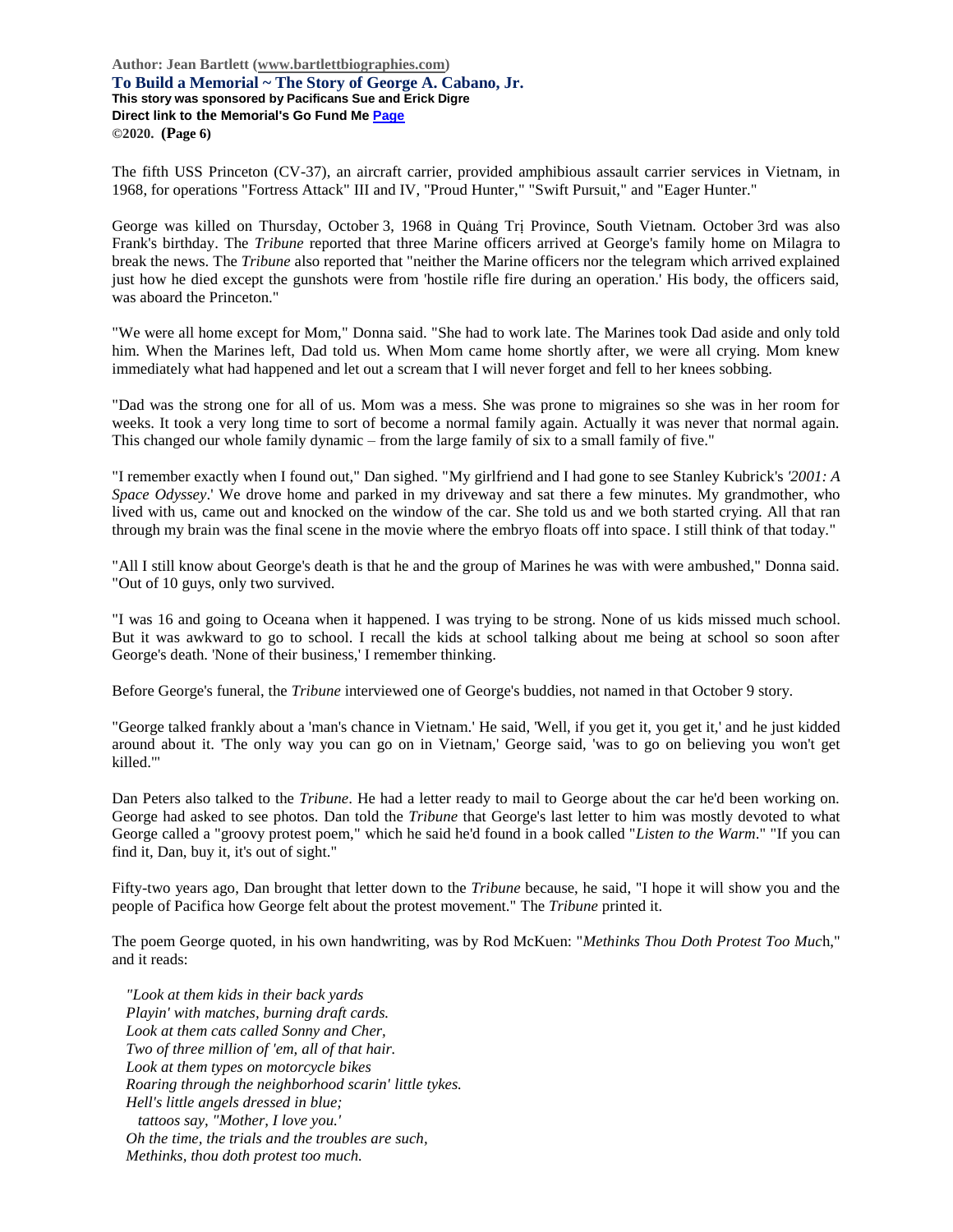**Author: Jean Bartlett [\(www.bartlettbiographies.com\)](http://www.bartlettbiographies.com/) To Build a Memorial ~ The Story of George A. Cabano, Jr. This story was sponsored by Pacificans Sue and Erick Digre Direct link to the Memorial's Go Fund M[e Page](https://www.gofundme.com/f/uyf8r-25000?utm_source=customer&utm_medium=copy_link-tip&utm_campaign=p_cp+share-sheet) ©2020. (Page 7)**

*Look at them lily whites going to church, Later, in the afternoon, callin' John Birch. Sendin' letters to the PTA, Saying this teacher's red and that one's gray. Look at them pacifists marchin' in the street, Ain't nothing much worse than two left feet. Stirrin' up rebels and racial unrest, nothin' much left to protest but protest. Oh, the times, the trials and troubles and such, Methinks, thou doth protest too much."*

The *Tribune* pondered if perhaps the peace symbol on the back of George's envelope would seem to come in contradiction to the sentiment of the poem George liked; or then again, maybe it wasn't contradictory to be patriotic and also want peace.

\* \* \*



Funeral services for Marine PFC George Angelo Cabano, Jr., Purple Heart recipient, were held on Friday, October 11, 1968, at Chapel by the Sea in Pacifica. His burial followed at Golden Gate National Cemetery in San Bruno. It was crowded. Along with his family, his friend Dan, his camping team, and his buddy Joe Brown, there was a sea of Pacifica faces. (Donna has stayed friends with Dan Peters and Joe Brown all these years.)

"I knew George from elementary school and high school," said Kathleen (Fulwider) Zeno. "Jim Schaffner, who had been class president, and I went to George's funeral together. Later, in our class reunion years, we set a table for George and Larry Foster." (Larry signed on with the Marines in the middle of his junior year at Oceana, 1964. He died in Vietnam in 1966.) "We put up their photos and the rubbings of their names from the Vietnam Memorial Wall. They will never be forgotten."

"It was a sunny day," Donna said of that Friday in 1968. "I remember the gun salute and 'Taps.' To this day when I hear 'Taps,' I am back there at the cemetery on that day."

"The day that we found out that George died was

the day that changed all of our lives forever," Donna continued. "Everything changed. Nothing was the same, forever.

"If I could see him once more I would thank him for being my brother and tell him that I loved him very much. As kids and siblings, we didn't say that we loved each other. Only figured that out later."

"I often think of George and wonder what kind of man he would have been," Dan said. "A loyal family man for sure. He wanted kids and I believe he would have been a great father. I'm sure we would still be good friends. He certainly will always be in my heart."